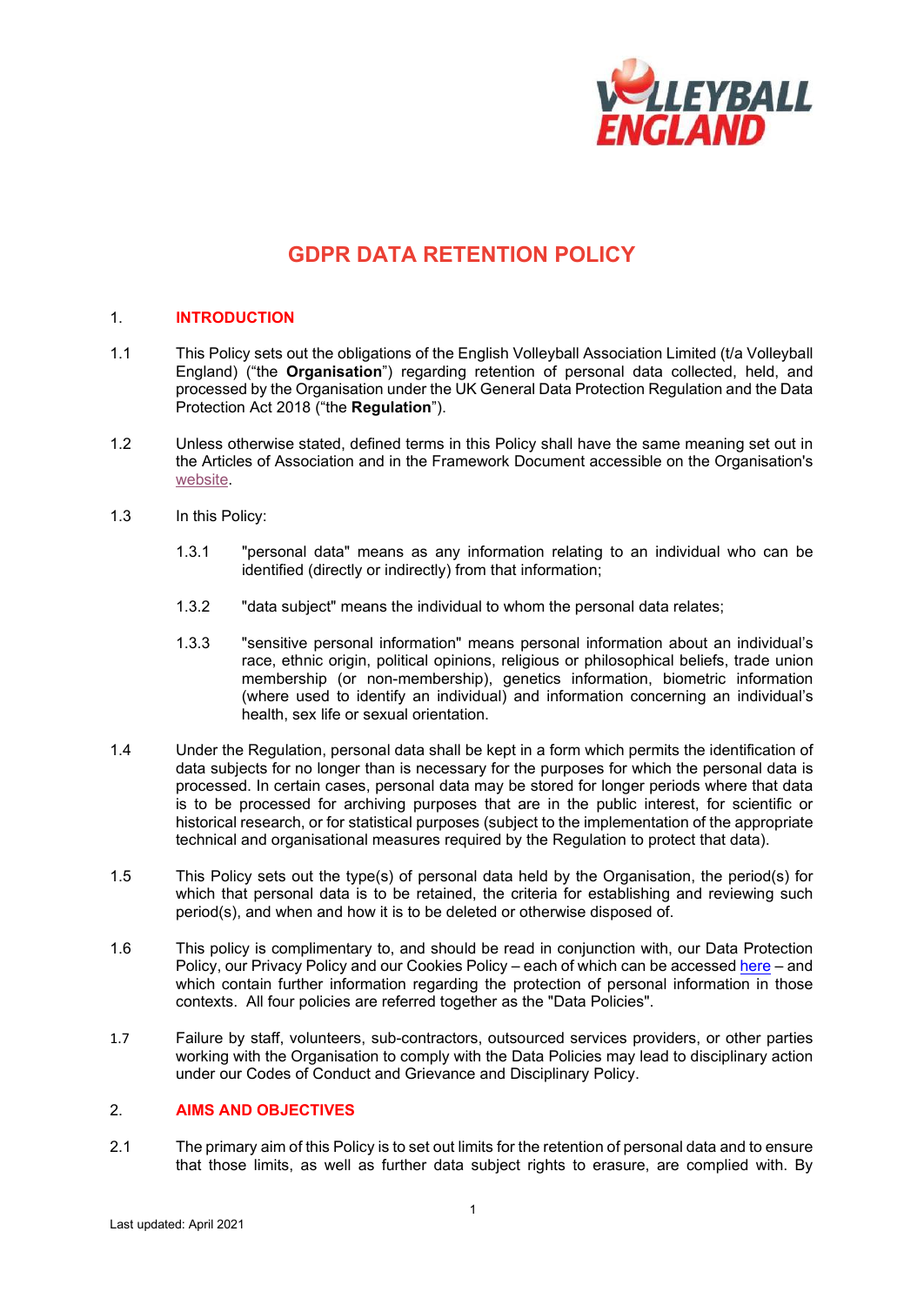

extension, this Policy aims to ensure that the Organisation complies fully with its obligations and the rights of data subjects under the Regulation.

2.2 In addition to safeguarding the rights of data subjects under the Regulation, by ensuring that excessive amounts of data are not retained by the Organisation, this Policy also aims to improve the speed and efficiency of managing data.

#### 3. **SCOPE**

- 3.1 This Policy applies to all personal data held by the Organisation and by third-party data processors processing personal data on the Organisation's behalf.
- 3.2 Personal data, as held by the Organisation is stored in the following ways and in the following locations:
	- 3.2.1 The Organisation's servers located in the server room, SportPark, 3 Oakwood Drive, Loughborough. LE11 3QF;
	- 3.2.2 Third-party servers, operated by third party suppliers and outsourced providers including, without limitation:
		- (a) Officials-for-Sport Limited and located at their premises at No 8 Thorp Road, Norwich. NR1 1RY
		- (b) Micro Trading
		- (c) Memset located at 87 Dunsfold Park, Stovolds, Cranleigh, GU6 8TB
	- 3.2.3 Computers permanently located in the Organisation's premises at SportPark, 3 Oakwood Drive, Loughborough, LE11 3QF;
	- 3.2.4 Laptop computers and other mobile devices provided by the Organisation to its employees and volunteers;
	- 3.2.5 Computers and mobile devices owned by employees, volunteers, and subcontractors;
	- 3.2.6 Physical records stored at the Organisation's premises at SportPark, 3 Oakwood Drive, Loughborough, LE11 3QF.

#### 4. **DATA SUBJECT RIGHTS AND DATA INTEGRITY**

- 4.1.1 All personal data held by the Organisation is held in accordance with the requirements of the Regulation and data subjects' rights thereunder, as set out in the Organisation's Data Protection Policy.
- 4.1.2 Data subjects are kept fully informed of their rights, of what personal data the Organisation holds about them, how that personal data is used and how long the Organisation will hold that personal data (or, if no fixed retention period can be determined, the criteria by which the retention of the data will be determined).
- 4.1.3 Data subjects are given control over their personal data held by the Organisation including the right to have incorrect data rectified, the right to request that their personal data be deleted or otherwise disposed of (notwithstanding the retention periods otherwise set by this Data Retention Policy), the right to restrict the Organisation's use of their personal data, and further rights relating to automated decision-making and profiling.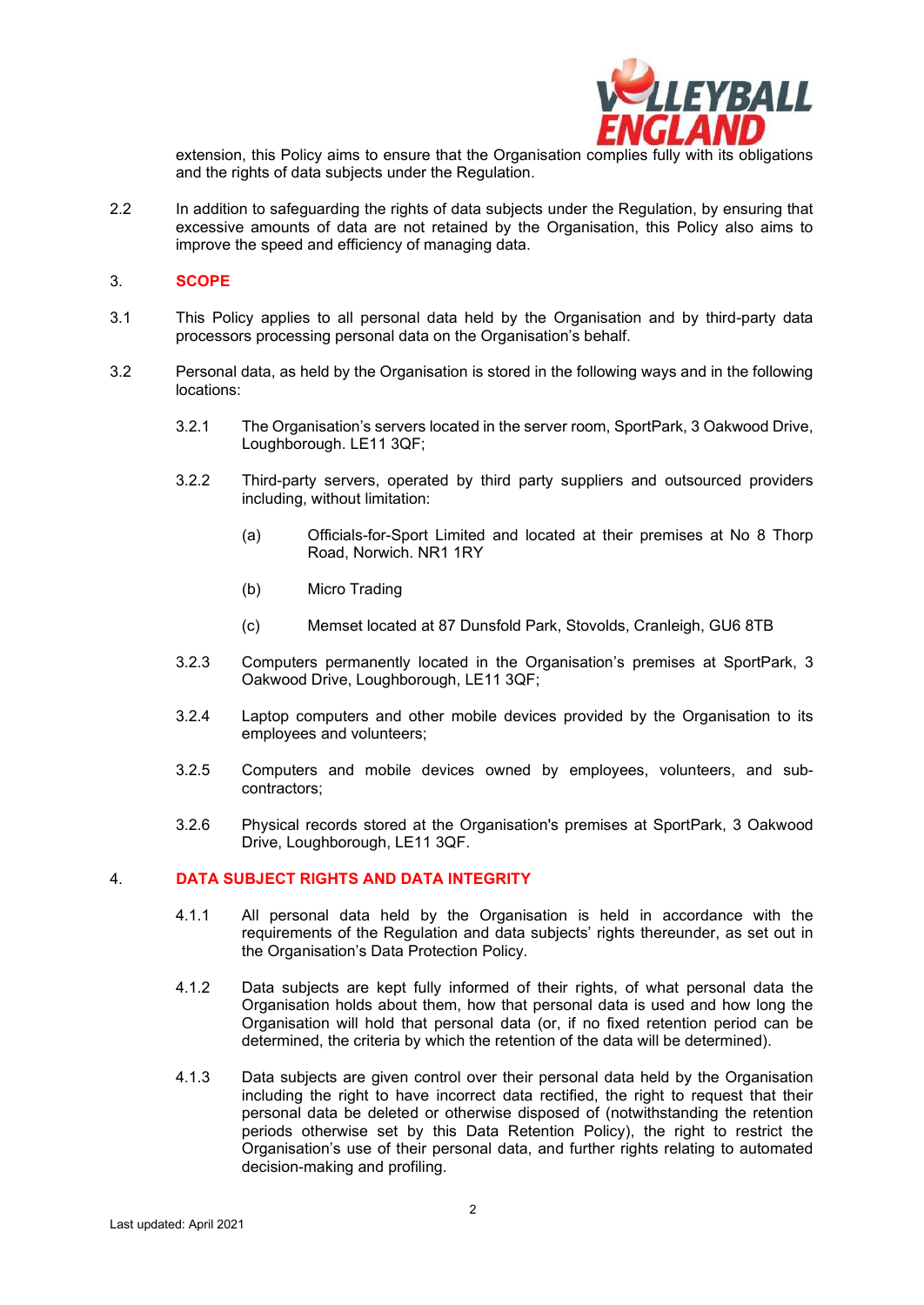

## 5. **TECHNICAL AND ORGANISATIONAL DATA SECURITY M**

- 5.1 The technical measures in place within the Organisation to protect the security of personal data are set out in Part 20 of the Data Protection Policy.
- 5.2 The organisational measures in place within the Organisation to protect the security of personal data are set out in Part 21 of the Data Protection Policy

#### 6. **DATA DISPOSAL**

- 6.1 Upon the expiry of the data retention periods set out below in Part 7 of this Policy, or when a data subject exercises their right to have their personal data erased, personal data shall be deleted, destroyed, or otherwise disposed of as follows:
	- 6.1.1 Personal data stored electronically (including any and all backups thereof) shall be deleted securely;
	- 6.1.2 Personal data stored in hardcopy form shall be shredded and securely disposed of.

### 7. **DATA RETENTION**

- 7.1 As stated above, and as required by law, the Organisation shall not retain any personal data for any longer than is necessary in light of the purpose(s) for which that data is collected, held, and processed.
- 7.2 Different types of personal data, used for different purposes, will necessarily be retained for different periods (and its retention periodically reviewed).
- 7.3 The Organisation has set retention periods for certain records as set out below. Where no period is set out the following criteria shall be used to establish retention periods (and such criteria shall be used in reviewing retention periods):
	- 7.3.1 The objectives and requirements of the Organisation;
	- 7.3.2 The type of personal data in question;
	- 7.3.3 The purpose(s) for which the data in question is collected, held, and processed;
	- 7.3.4 The Organisation's legal basis for collecting, holding, and processing that data;
	- 7.3.5 The category or categories of data subject to whom the data relates.
- 7.4 If a precise retention period cannot be fixed for a particular type of data, criteria shall be established by which the retention of the data will be determined, thereby ensuring that the data in question, and the retention of that data, can be regularly reviewed against those criteria.
- 7.5 Notwithstanding the following defined retention periods, certain personal data may be deleted or otherwise disposed of prior to the expiry of its defined retention period where a decision is made within the Organisation to do so (whether in response to a request by a data subject or otherwise).
- 7.6 If there is any uncertainty, the Data Protection Officer should be consulted to determine the appropriate retention period.
- 7.7 In limited circumstances, it may also be necessary to retain personal data for longer periods where such retention is for archiving purposes that are in the public interest, for scientific or historical research purposes, or for statistical purposes. All such retention will be subject to the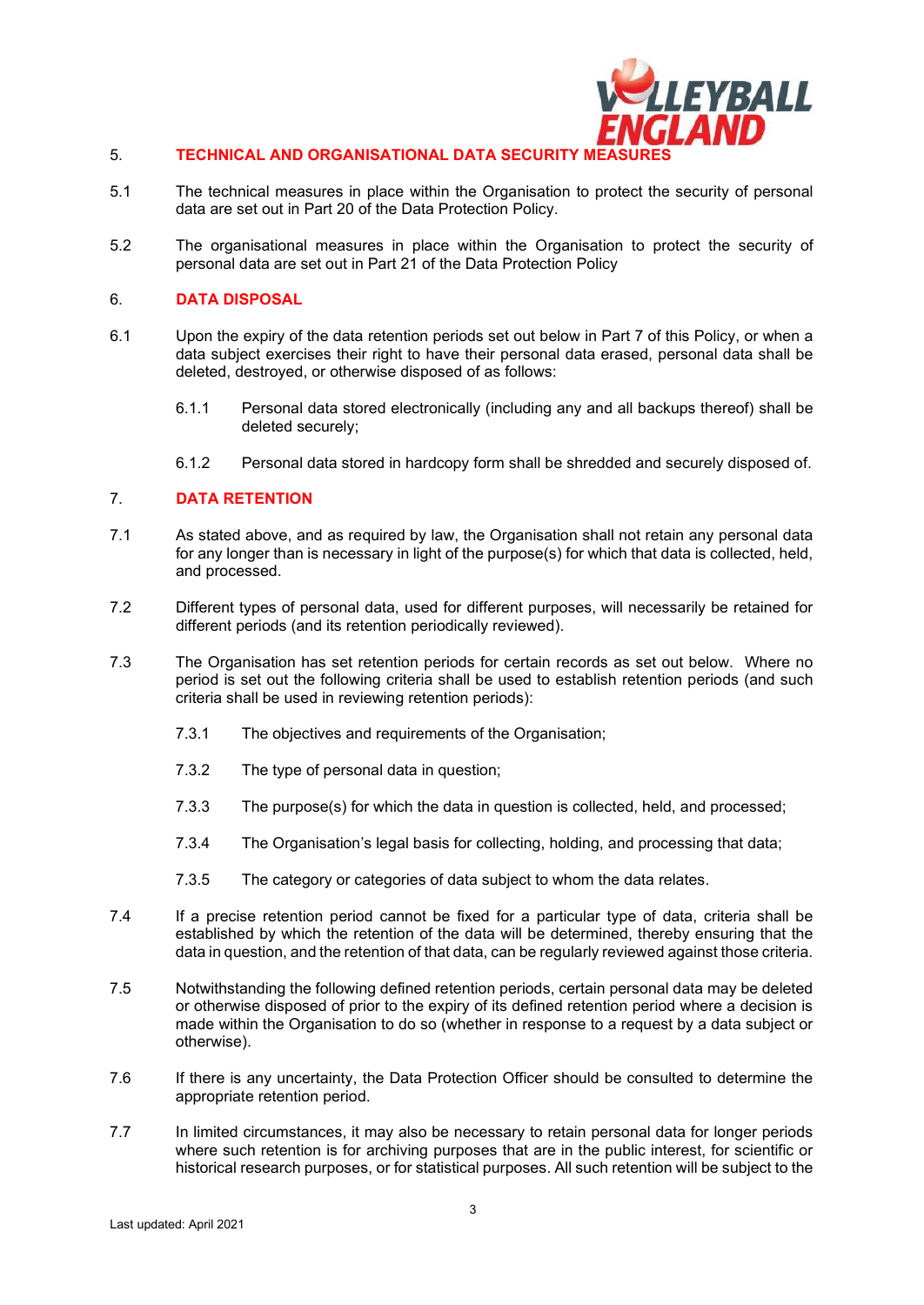

implementation of appropriate technical and organisational measures to protect the rights and freedoms of data subjects, as required by the Regulation.

# 7.8 Data Retention Periods:

| <b>Record</b>                                                            | <b>Retention Period</b>                                                                                             |
|--------------------------------------------------------------------------|---------------------------------------------------------------------------------------------------------------------|
| Member Data (including player and technical<br>official's registrations) | Duration of membership and 6 years<br>thereafter                                                                    |
| Complaints                                                               | 1 year from conclusion of complaint                                                                                 |
| Supplier records                                                         | 6 years                                                                                                             |
| Partner records                                                          | 6 years                                                                                                             |
| Accounting records                                                       | 3 years from the date on which the<br>record was made                                                               |
| Records of all proceedings at directors' meetings,<br>including:         | 10 years from the date of the<br>meeting                                                                            |
| -board minutes                                                           |                                                                                                                     |
| -minute books                                                            |                                                                                                                     |
| - written resolutions of the board                                       |                                                                                                                     |
| -register of sealed documents                                            |                                                                                                                     |
| Minutes of all proceedings of general meetings                           | 10 years from the date of the<br>meeting                                                                            |
| Copies of all members' resolutions passed<br>outside general meetings    | 10 years from the date of the<br>resolution                                                                         |
| Reports and accounts required by HMRC                                    | 6 years                                                                                                             |
| Register of directors and their<br>residential<br>addresses              | Indefinitely for the register itself                                                                                |
| Register of disclosed interests                                          | Indefinitely for the register itself                                                                                |
|                                                                          | An old entry may be removed from<br>the register if more than six years<br>have elapsed since the entry was<br>made |
|                                                                          | A third party may apply for an entry<br>relating to them to be removed from<br>the register, if it is incorrect     |
| Register of members (Affiliated Clubs)                                   | Indefinitely for the register itself                                                                                |
|                                                                          | Former members may be removed<br>from the register after 10 years from<br>the date their membership ceases          |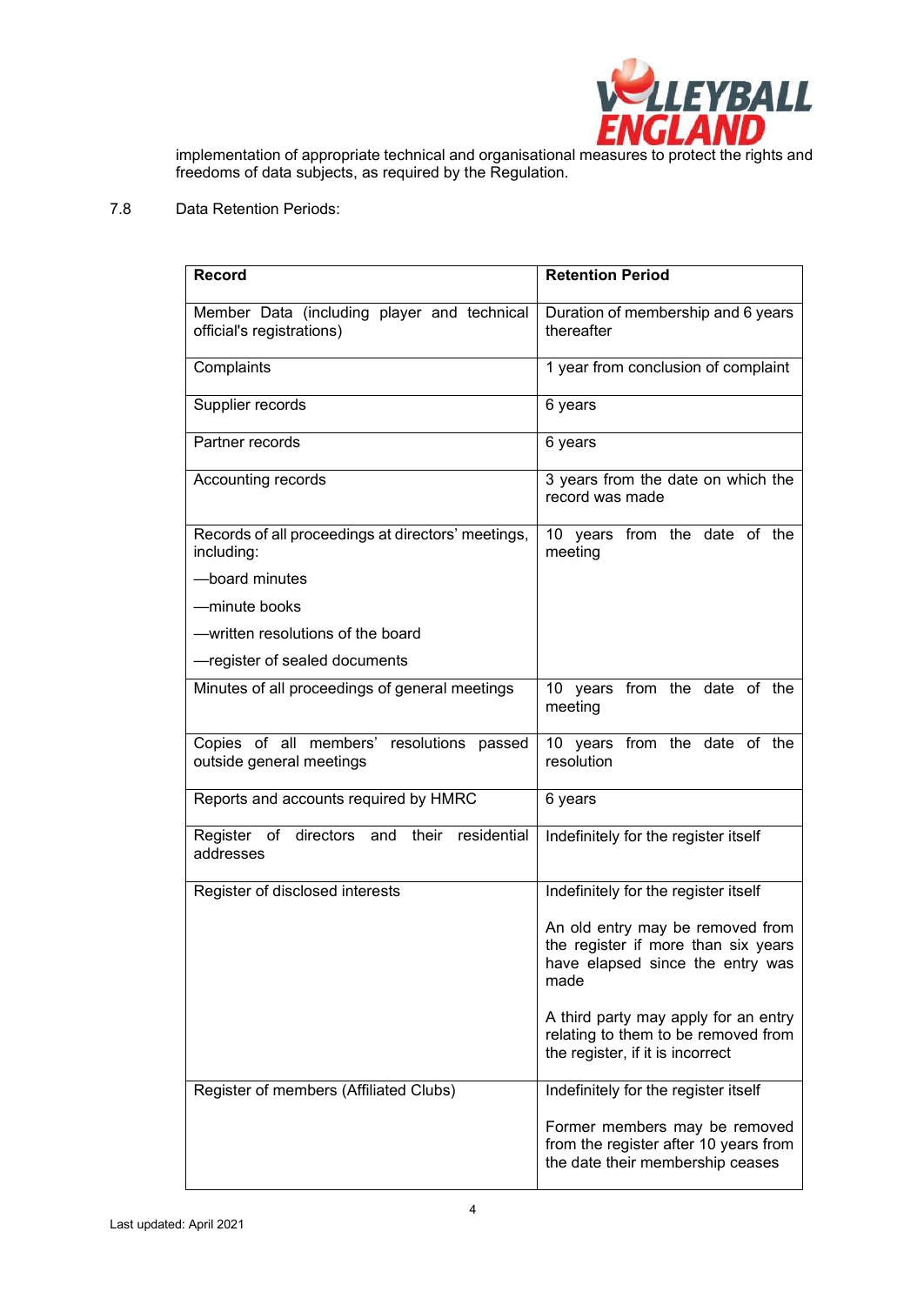| <i><b>ALEYBALL</b></i> |
|------------------------|
|                        |

| Rejected job applicant records, including:                                                     | 6 months after applicant is notified of               |
|------------------------------------------------------------------------------------------------|-------------------------------------------------------|
| -application letters/forms                                                                     | rejection                                             |
| $-CVs$                                                                                         |                                                       |
| -references                                                                                    |                                                       |
| -certificates of good conduct                                                                  |                                                       |
| -interview notes                                                                               |                                                       |
| -assessment and psychological test results                                                     |                                                       |
| Application records of successful candidates,<br>including:                                    | 6 years after employment ceases                       |
| -employment application forms of successful<br>applicants                                      |                                                       |
| -copies of academic and other training received                                                |                                                       |
| -references                                                                                    |                                                       |
| -correspondence concerning employment                                                          |                                                       |
| $-CVs$                                                                                         |                                                       |
| -interview notes and evaluation forms                                                          |                                                       |
| -assessment and psychological test papers and<br>results                                       |                                                       |
| Employment contracts, including:                                                               | 6 years after employment ceases                       |
| -personnel and training records                                                                |                                                       |
| - written particulars of employment                                                            |                                                       |
| -changes to terms and conditions                                                               |                                                       |
| Copies of identification documents (eg passports)                                              | 6 years after employment ceases                       |
| Identification documents of foreign nationals<br>(including right to work)                     | 2 years from the date of termination<br>of employment |
| Records concerning a temporary worker                                                          | 6 years after employment ceases                       |
| Employee performance records, including:                                                       | 6 years after employment ceases                       |
| -probation reviews                                                                             |                                                       |
| -review meeting and assessment interviews                                                      |                                                       |
| -appraisals and evaluations                                                                    |                                                       |
| -promotions and demotions                                                                      |                                                       |
| Records relating to and/or showing compliance<br>with Working Time Regulations 1998 including: | 2 years from the date on which the<br>record was made |
| -registration of work and rest periods                                                         |                                                       |
| -working time opt-out forms                                                                    |                                                       |
| Redundancy records                                                                             | 6 years from date of redundancy                       |
| Annual leave records                                                                           | 6 years after the end of each tax year                |
| Parental leave records                                                                         | 6 years after the end of each tax year                |
| Sickness records                                                                               | 6 years after the end of each tax year                |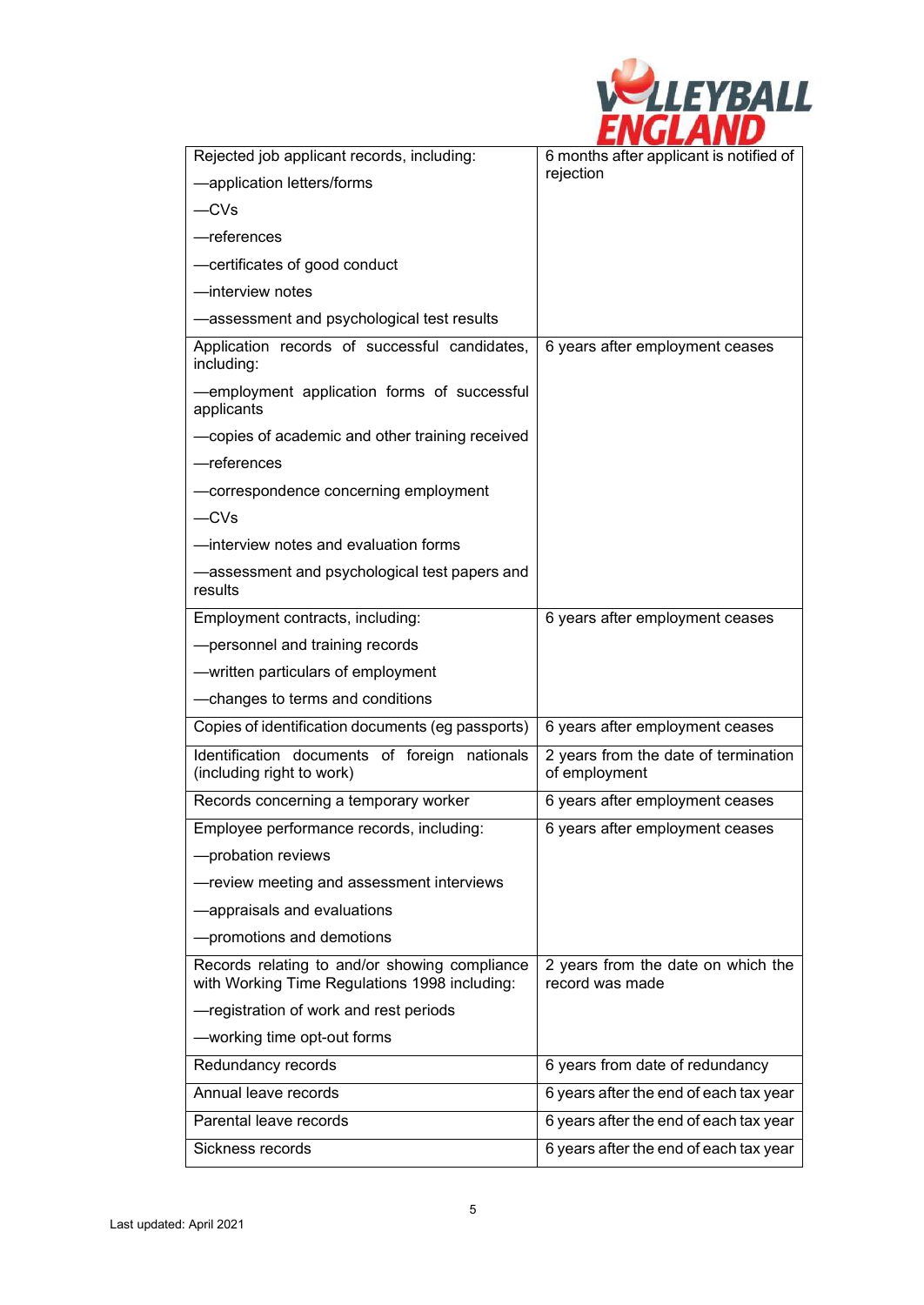

| Records of return to work meetings following<br>sickness, maternity etc                                                   | 6 years the end of each tax year                                                                                                 |
|---------------------------------------------------------------------------------------------------------------------------|----------------------------------------------------------------------------------------------------------------------------------|
| Records for the purposes of tax returns including<br>wage/salary records, records<br>of overtime,<br>bonuses and expenses | 6 years                                                                                                                          |
| PAYE records, including:                                                                                                  | 3 years                                                                                                                          |
| -wage sheets                                                                                                              |                                                                                                                                  |
| -deductions working sheets                                                                                                |                                                                                                                                  |
| -calculations of the PAYE income of employees<br>and relevant payments                                                    |                                                                                                                                  |
| Income tax and NI returns, income tax records<br>and correspondence with HMRC                                             | 3 years after the end of the financial<br>year to which they relate                                                              |
| Records demonstrating compliance with national<br>minimum wage requirements                                               | 3 years beginning with the day upon<br>which the pay reference period<br>immediately following that to which<br>they relate ends |
| Details of benefits in kind, income tax records<br>(P45, P60, P58, P48 etc), annual return of taxable<br>pay and tax paid | 4 years                                                                                                                          |
| Employee income tax and national insurance<br>returns and associated HMRC correspondence                                  | 3 years from end of tax year to which<br>they relate                                                                             |
| Statutory sick pay (SSP) records                                                                                          | 3 years after the end of the tax year<br>to which they relate                                                                    |
| Wage/salary<br>(including<br>records<br>overtime,<br>bonuses and expenses)                                                | 6 years                                                                                                                          |
| Records relating to hours worked and payments<br>made to workers                                                          | 3 years                                                                                                                          |
| Statutory maternity pay records, calculations,<br>certificates or other medical evidence                                  | 3 years after the end of the tax year<br>in which the maternity period ends                                                      |
| Records of reportable injuries, diseases<br>or<br>dangerous occurrences                                                   | 3 years from date of the entry (if an<br>accident relates to a child or young<br>adult-until that person reaches 21              |
| -reportable incidents                                                                                                     | years)                                                                                                                           |
| —reportable diagnoses                                                                                                     |                                                                                                                                  |
| -injury arising out of accident at work (including<br>the Organisation's accident book)                                   |                                                                                                                                  |